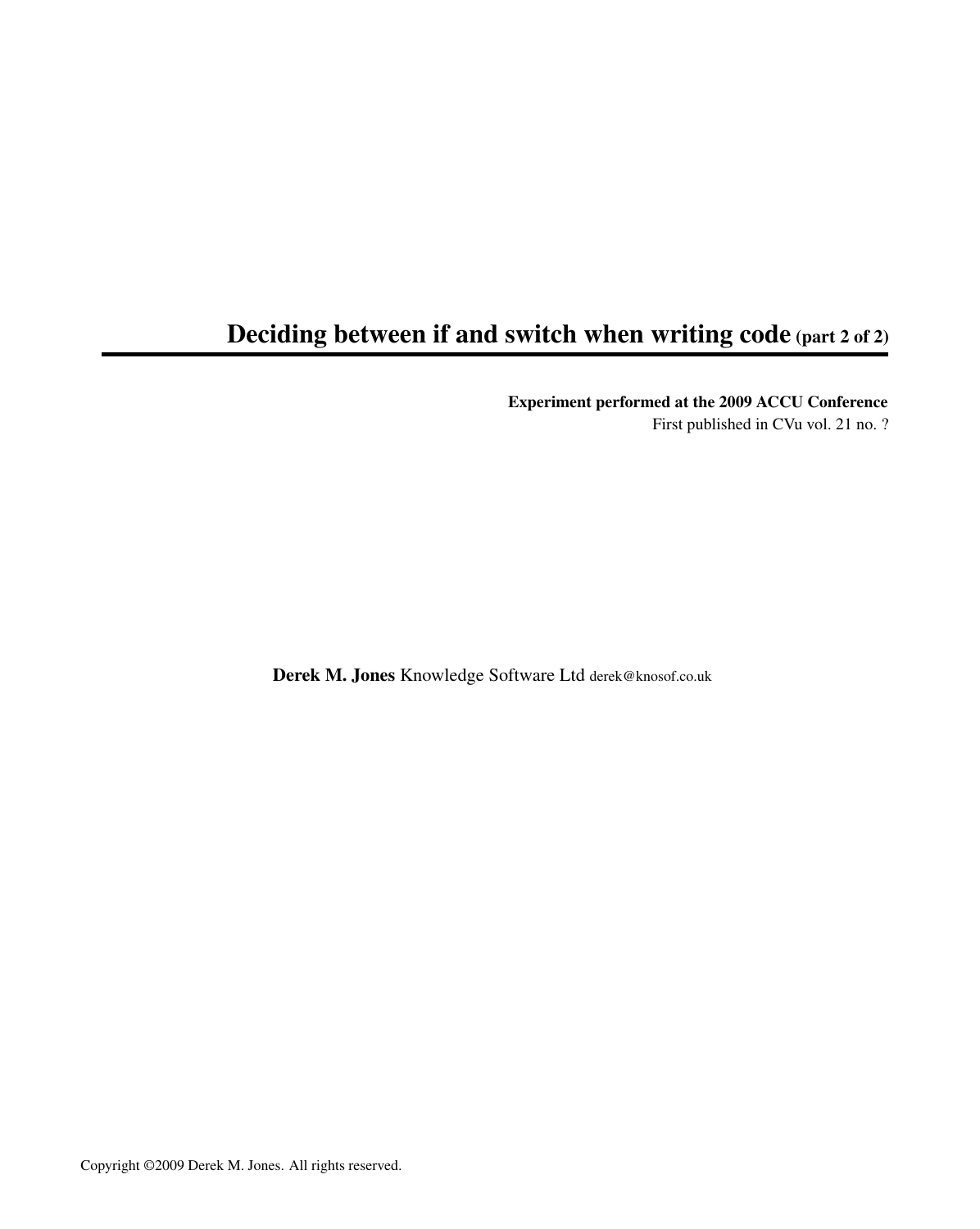# **1 Introduction**

This article is the second of two that investigates the possible factors influencing developers in their choice of selection statement, i.e., deciding whether to use an if-statement or a switch-statement to implement some desired functionality. Two sources of data are analysed: the first article<sup>[2]</sup> analysed measurements of existing code and this second one discusses the results of an experiment carried out at the 2009 ACCU conference. The source code measurements in the first article showed that the switch-statement rapidly becomes the selection statement of choice as the number conditionally executed statement sequences increases; see Figure [.1.](#page-2-0) The 2009 ACCU experiment asked subjects to write various function definitions whose specification each involved behavior that depended on one variable that could take on various values.

Previous experience has shown that when asked to solve one simple problem developers often quickly fall into using a fixed pattern when answering. One of the aims of the ACCU experiments is for them to reflect actual work practices (to be ecologically valid is the technical terminology). In an attempt to prevent subjects following a pattern of answers that they would not follow in a work related environment each problem was split into two independent sub-problems.

### **1.1 The hypothesis**

The experimental problem contained two independent subproblems and separate hypothesis derived for each subproblem.

- 1. Recognition of function call sequence order. Subjects are more likely to correctly recall the sequence of a previously seen sequence of function calls if the names of those functions follow a commonly occurring pattern, e.g., alphabetic/numeric order or having a (hopefully) recognizable order such as the sequence start-process-end. The details are discussed below.
- 2. **if**/**switch** statement choice. The decision on whether to use an **if** or **switch** statement is strongly effected by the number of conditional arms expected to appear in the final code. A secondary hypothesis is also tested:
	- Experienced developers will be aware that code written today frequently has to be modified in the near future because of changes to requirements or other parts of the code base. A developer's expectation of future changes to code that is being written now may also be a factor in the choice of selection statement.

To test this hypothesis problems were designed to either involve quantities that subjects were thought likely to consider as being open-ended (living space related information was used e.g., trees in a garden) or to involve quantities thought likely to be considered to be closed by subjects (human body related information was used e.g., number of fingers on a hand). The details are discussed below.

The differences between the left and right plots in Figure [.1](#page-2-0) are caused by contributions from **else** and **default**. In the case of an if-if sequence the **else** can only appear on the final if-statement and a default-label be mixed with case-labels on the same statement sequence. The solid lines are a least-squares fit of the data to an exponential function.

# **2 Experimental setup**

The experiment was run by your author during a 40 minute lunch time session at the 2009 ACCU conference (<www.accu.org>) held in Oxford, UK; between 275 and 325 professional developers attend this conference every year. Subjects were given a brief introduction to the experiment, during which they filled in background information about themselves, and then spent 27 minutes answering problems. All subjects volunteered their time and were anonymous.

The problem format was very similar in form to several previous ACCU experiments.<sup>[1]</sup>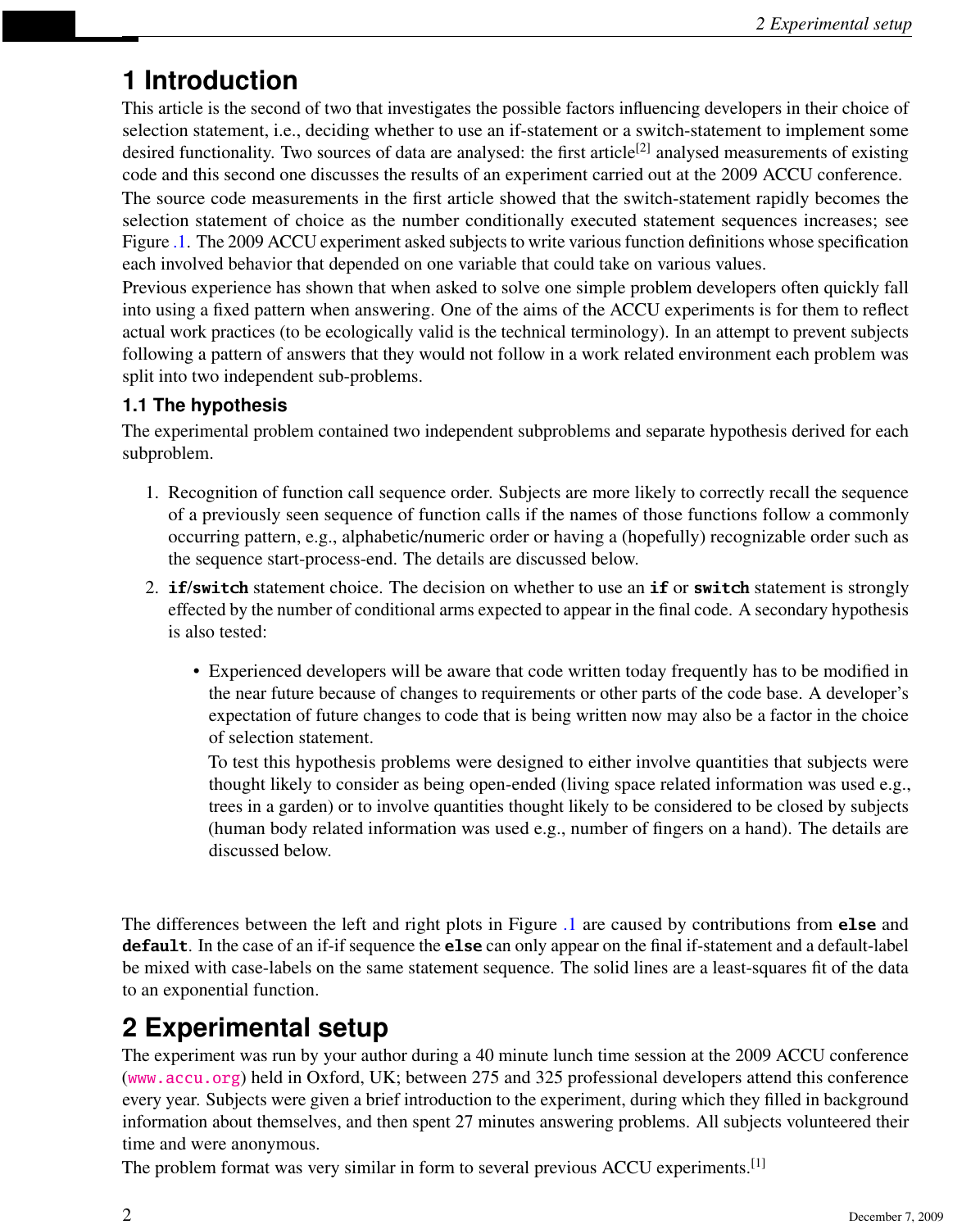

<span id="page-2-0"></span>Figure .1: The left plot is of occurrences of if-else-if, if-if (uncertainty about which sequence a single if-statement, without an else-arm, belonged to was resolved by including it in both sequences) and switch-statements having the given number of conditional arms. The right plot is the number of controlling expressions in a if-else-if and if-if sequence and the number of case-labelled statement sequences (i.e., it excludes the effect of any **default**) in a switch-statement. The solid lines are a least-squares fit of the data to an exponential function. The dotted line is a fit to the sum of all sequences having a given number of arms.

#### **2.1 The Problem**

The following is an excerpt of the text instructions given to subjects (your author went through these instructions and the associated example once everybody had settled down in the room, prior to them answering any problem):

#### What you have to do

This is not a race and there are no prizes for providing answers to all questions. Please work at a rate you might go at while reading source code.

The task consists of remembering the sequence of three function calls and recalling this sequence later The function calls appear on one side of the sheet of paper and your response needs to be given on the other side of the same sheet of paper.

- 1. Read the function call sequence like you would when carefully reading lines of code in a function definition.
- 2. Turn the sheet of paper over. Please do NOT look at the function calls you have just read again, i.e., once a page has been turned it stays turned.
- 3. To create a time delay between reading the sequence of function calls and having to recall the sequence you are asked to write some code to assign a value to some variable. You do not know where these variables are defined, it may be in some other compilation unit, or locally within the current function.

The function set\_variable has one parameter and this can have any of the numeric values listed above the function skeleton, to the left. The value to be assigned to a particular variable appear to the right of the input value to which they apply.

Only one function has to be written for each problem.

The code can be written in a language of your choice (it would simplify subsequent analysis if either C, C++, Java, Pascal or C# were used).

The values and variables either involve parts of the human body of relate to a person's home.

4. Once you have written the code you are now asked to recall the sequence of function calls seen on the previous page.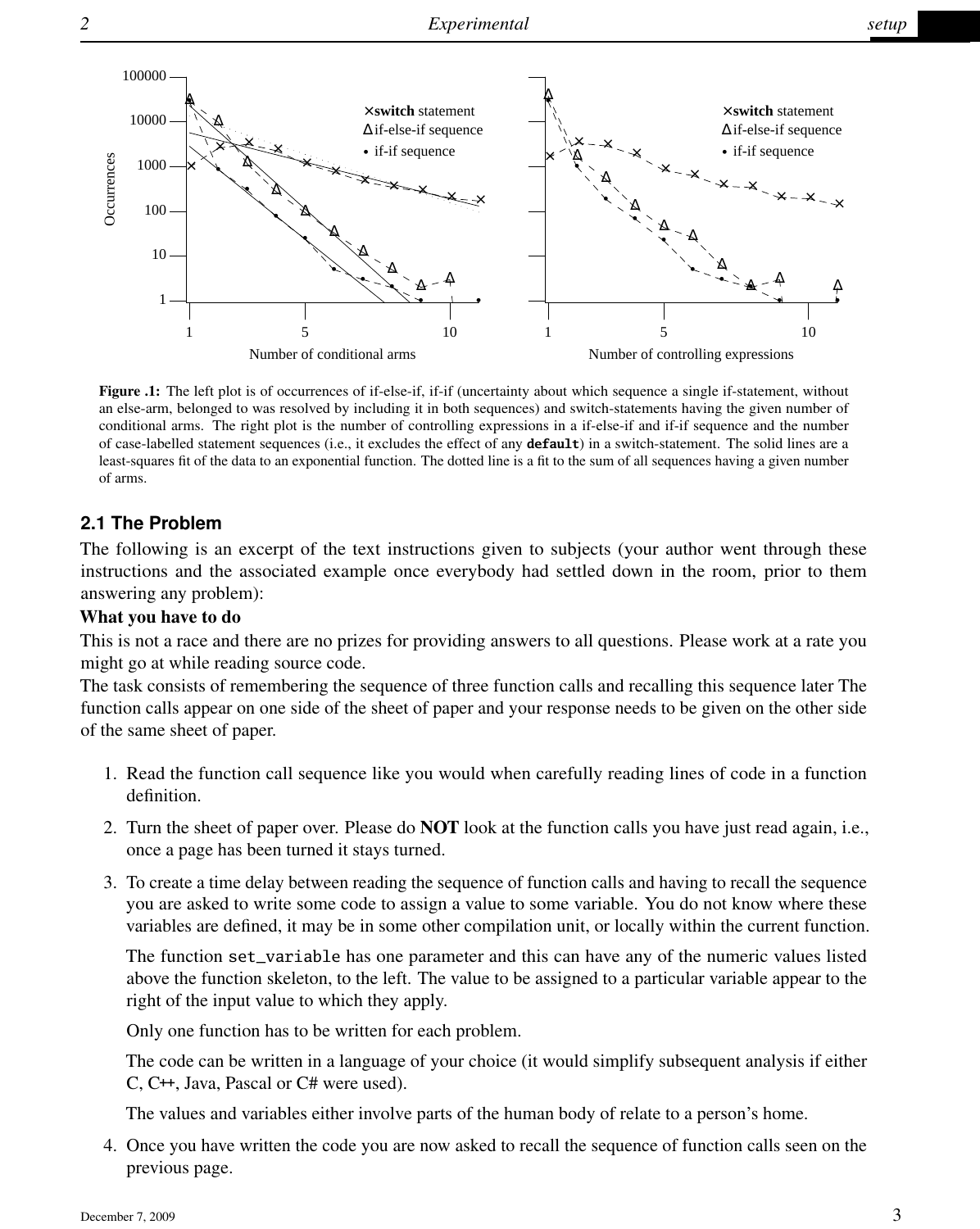- if you remember the sequence circle the appropriate list,
- if you feel that, in a real life code comprehension situation, you would reread the original function call sequence, circle the *refer back* column on the right.

If you do complete all the questions do NOT go back and correct any of your previous answers.

```
1 op_1();
\overline{2}3 op_2();
4
5 op-3();
      1 \rightarrow X = "Intel";20 \rightarrow y = "Motorola";
     33 \rightarrow W = "IBM";41 \rightarrow p = "Sun";
```
Two of the ways in which the appropriate assignment might be performed

| $\overline{1}$ |                                  | void set_variable(int company) |            | void set_variable(int company) |  |
|----------------|----------------------------------|--------------------------------|------------|--------------------------------|--|
| 2              |                                  |                                |            |                                |  |
| $\mathbf{3}$   |                                  | switch(company)                |            |                                |  |
| $\overline{4}$ |                                  |                                |            |                                |  |
| $\sim$         | if (company $== 1$ )             |                                |            | case 1: $X = "Intel";$         |  |
| 6              | $X = "Intel":$                   |                                |            | break;                         |  |
| $\tau$         | else if $\text{(company == 20)}$ |                                |            | case 20: $y =$ "Motorola";     |  |
| 8              | $v = "Motorola":$<br>break;      |                                |            |                                |  |
| 9              | else if $\text{(common} == 33)$  |                                |            | case $33: W = "IBM":$          |  |
| 10             | $W = "IBM";$                     |                                |            | break;                         |  |
| 11             | else if $\text{(common} == 41)$  |                                |            | case $41: p = "Sun";$          |  |
| 12             | $p = "Sun";$                     |                                |            | break                          |  |
| 13             |                                  |                                | }          |                                |  |
| 14             | ł                                |                                | ł          |                                |  |
|                |                                  |                                |            |                                |  |
|                | $op_2()$ ;<br>$op_3()$ ;         | $op_1()$ ;                     | $op_2()$ ; |                                |  |
|                | $op_1()$ ;<br>$op_1()$ ;         | $op_2()$ ;                     | $op_3()$ ; | refer back                     |  |
|                | $op_3()$ ;<br>$op_2()$ ;         | $op_3()$ :                     | $op_1()$ ; |                                |  |
|                |                                  |                                |            |                                |  |

End of excerpt.

#### **2.2 Background to problem generation**

The problems and associated page layout were automatically generated using various awk scripts to generate troff, which in turn generated postscript. The source code of the scripts is available from the experiment's web page. $^{[3]}$ 

#### *2.2.1 Sequence of function calls*

The names of the functions used for each sequence of three function calls was generated as follows:

• A total of 30 different sets of three function names was created. In seventeen of these sets the names were English words having the property that it was possible to place the names in an ordered relationship that many English speakers were thought likely to recognise, e.g., toe, foot, leg. Four of the sets contained English words having no obvious ordering relationship between them (e.g., morning, collide, gutter), five of the sets contained unrelated nonword-like sequences of letters (e.g., cgy, pdl, kxr) and four of the sets contained unrelated word-like sequences of letters (e.g., esak, dard, sule). The complete list of names used is available from the experiment's web page.  $[3]$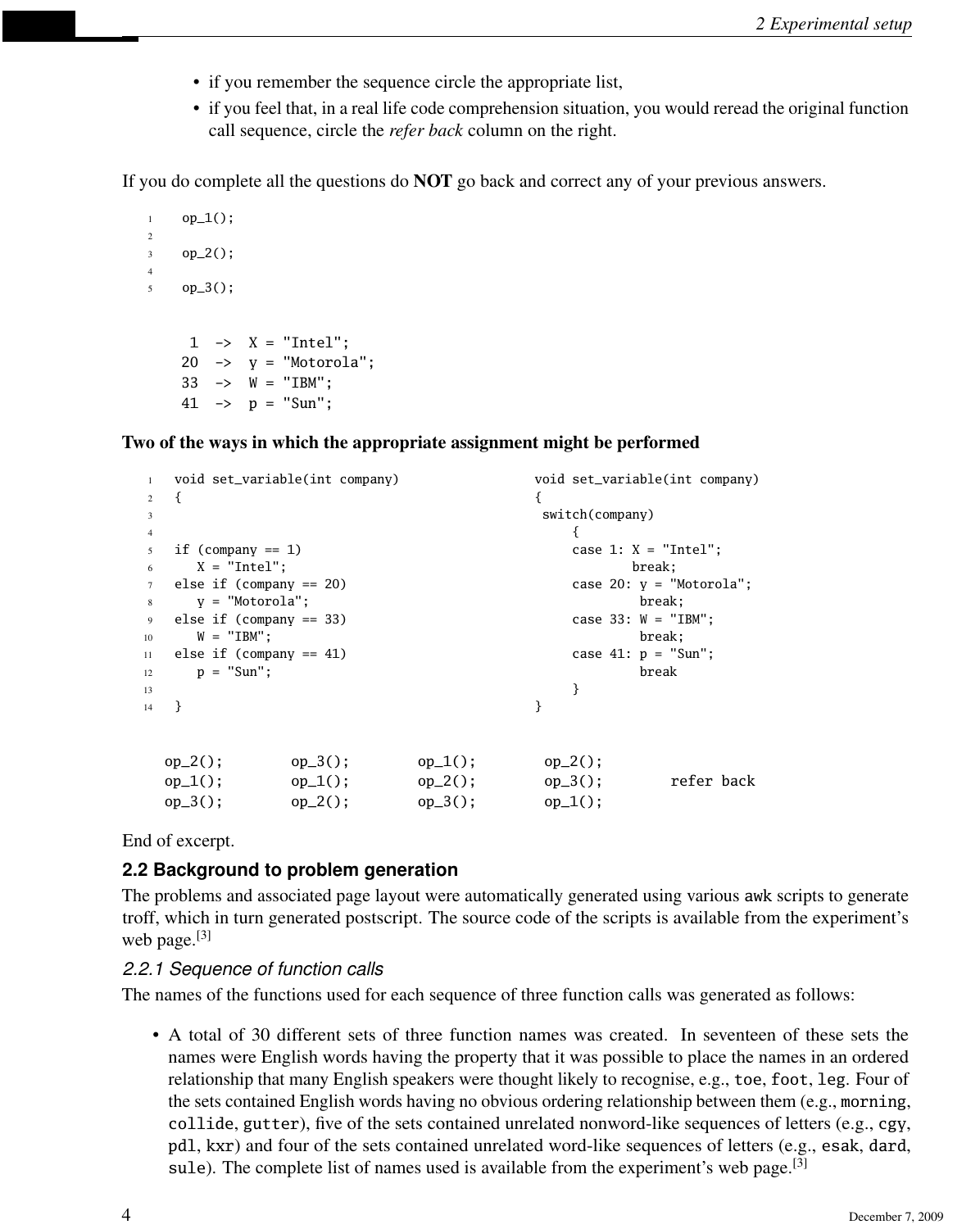• For each subject, the sequence of functional calls used in a problem was created by randomly selecting a previously unselected, set of three function names. The ordering of the names was randomised and this sequence was printed. The list of four possible answers was generated by creating three other unique random orderings of the names, each differing from the printed sequence, and printing out the four possible answers in a randomly selected order (*refer back* was added as a fifth possible answer).

#### *2.2.2 Specification of function definition*

The coding part of the problem answer sheets seen by subjects had two parts:

• a list of value/assignment pairs. When the function parameter had a given value a specified assignment was required to be executed.

The problem description did not specify that any information on the kind of source statements to use.

• a function definition template within which enough white-space was provided for subjects to write their answer. The function took a single parameter whose name was intended to generate a particular semantic association in the subject's mind.

```
23 \rightarrow K = 0;
  46 \rightarrow R = 1:
   4 \rightarrow N = 2;
1 void set_variable(int num_ears_pierced)
2 {
3
4 // Sufficient vertical white space here to write code
5
6 }
```
It was decided that the number of conditions contained in each problem specification be either 3, 4 or 5. The detailed information present in Figure [.1](#page-2-0) was not available when this decision was made, otherwise problem specifications containing 2 conditions would also have been included.

Semantic information on the kind of operation being performed by the function was indicated via the name of the parameter variable being tested against and the numeric or string literal being assigned. For instance, the variable name num\_garden\_sheds is intended to convey to subjects that it holds a value representing a number of garden sheds (another possible interpretation is the number of garden sheds for sale or visible from some vantage point; both are open-ended in that the number of sheds is unlikely to be thought to be limited in real life to the range given in the problem), and requiring the assignment of one of the three strings "two handed", "one handed" and "hands free" is intended to convey that the function involved humans using their hands (a closed set in the sense that humans have a maximum of two hands).

A total of 30 different possible variables and associated values were created. Half of these variables had names intended to indicate something involving the human body (the closed set) and the other half had names relating to human habitation (the open set). The ordering of the list of 30 possible variables was randomised for each subject.

The extent to which subjects considered it likely that the range of values held by a variable having a given name will change at a future date was found by asking them, at the end of the experiment: "For each of the problems you answered please specify what you think the likelihood is, on a scale of 1 to 10, that at some future date additional items will be added to the list of possible parameter values. 1 means extremely unlikely while 10 means inevitable." (the list of questions appeared in the same order as the list of problems they encountered).

The identifier used in each assignment statement was randomly chosen from a set of single letter identifier names and the order in which the assignment statements (for each problem) was listed was also randomized. The complete list of names and corresponding literal values used, along with subjects' evaluation of the likelihood of additional values being added is available from the experiment's web page. $[3]$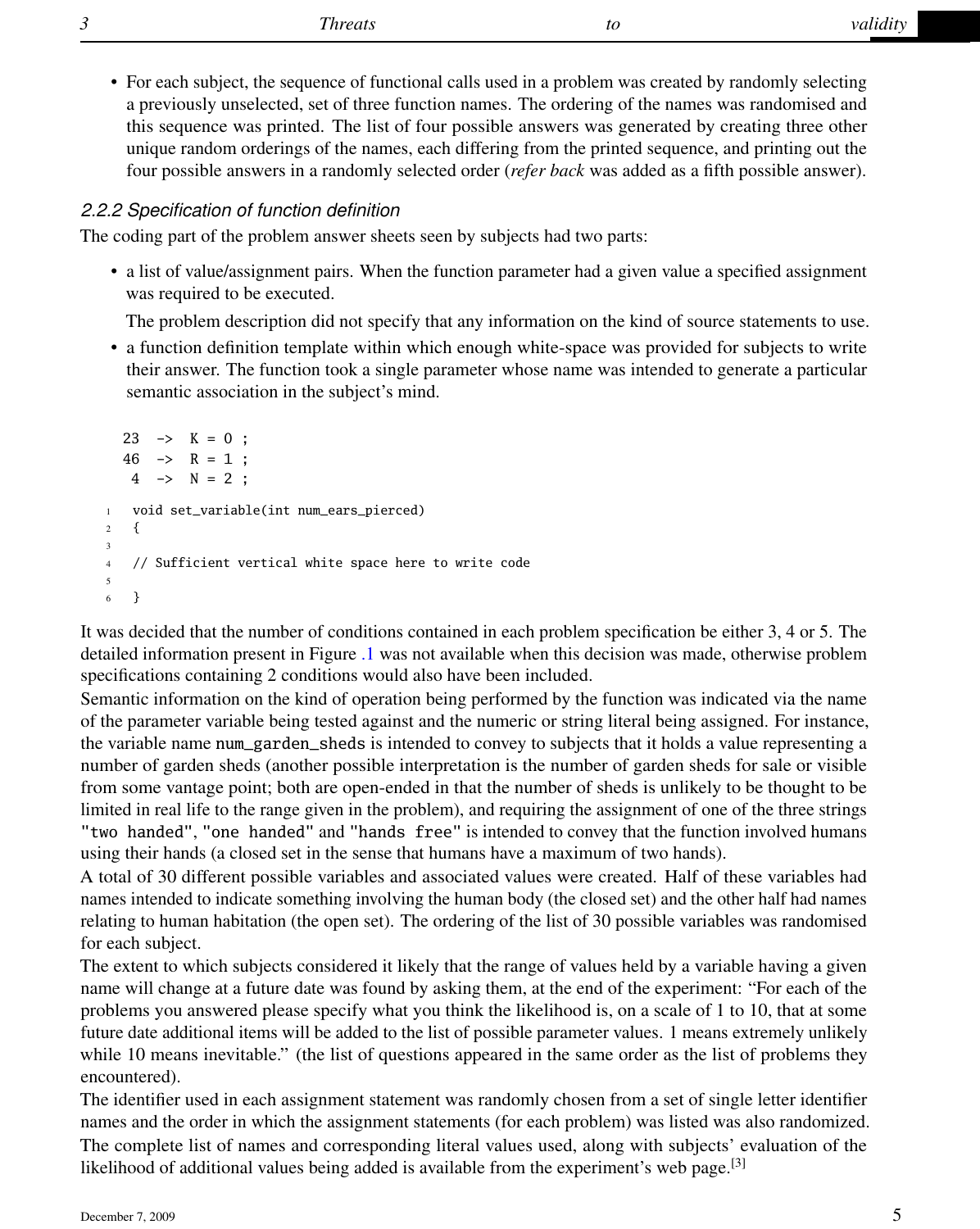## **3 Threats to validity**

For the results of this experiment to have some applicability to actual developer performance (i.e., to be ecological valid) it is important that subjects work through problems at a rate similar to that which they would process source code in a work environment. Subjects were told that they are not in a race and that they should work at the rate at which they would normally process code. However, developers are often competitive and experience from previous experiments has shown that some subjects ignore the work rate instruction and attempt to answer all of the problems in the time available. To deter such nonwork-like behavior during this experiment the problem pack contained significantly more problems than subjects were likely to be able to answer in the available time (and this was pointed out to subjects during the introduction).

If subjects are asked to repeatedly write the same kind of coding construct situation they may not behave in the same way as when involved in having to use a variety of different constructs. In the ACCU experimental context it would not be practical to ask subjects to write lots of different kinds of code. Within the constraints of the ACCU experiment it was only practical to use two independent subproblems and it is hoped that this would be sufficient to prevent subjects rapidly falling into a nonwork-like fixed pattern of behavior.

The structure of the problem used follows a pattern that is often encountered when trying to comprehend source code: see information (and remember some of it), perform some other task and then perform a task that requires making use of the previously seen information. In this experiment the three activities were: remember some coding information, write some unrelated code and finally recognize the previously remembered information.

It is possible that when answering a series of problems having the same overall structure subjects may decide to use the same coding technique for each problem, making their answers unrepresentative of what they would have written outside of the context of this experiment.

The **if**/**switch** problem involved a component that relied on subjects making a semantic association with the name of a variable and making use of that information. An experiment that uses semantics as the control variable depends on subjects recognizing the appropriate semantic content in the problem being answered. If the anticipated semantic effect does not appear in the results one explanation is that subjects failed to extract the implied semantic information, another is that subjects extracted different information from that intended by the experimenter; a subject's failure to make use of the intended semantic information is also an explanation.

### **3.1 Subject strategies and motivations**

Talking with subjects who have taken part in previous ACCU experiments uncovered that they had used a variety of strategies to remember information in remember/recall problems and had problem completion motivations that had not been anticipated. The analysis of the threats to validity of these experiments<sup>[1]</sup> discussed the question of whether subjects traded off cognitive effort on one subproblem in order to perform better on another subproblem, or carried out some other conscious combination of effort allocation between subproblems. To learn about strategies used during this experiment, after 'time' was called on problem answering, subjects were asked to list any strategies they had used (two sheets inside the back page of the handout had been formatted for this purpose).

## **4 Results**

It was hoped that at least 30 people (on the day 12) would volunteer to take part in the experiment and it was estimated that each subject would be able to answer 20 problem sets (on the day 16.6 sd 4.1; a total of 199 answers) in 20-30 minutes (on the day 27 minutes).

The average amount of time taken to answer a complete problem was 97.6 seconds. No information is available on the amount of time invested in trying to remember information, answering the coding subproblem, and then thinking about the answer to the sub-problem (i.e., the effort break down for individual components of the problem).

The average professional experience of the subjects was 12 years (standard deviation 7.4).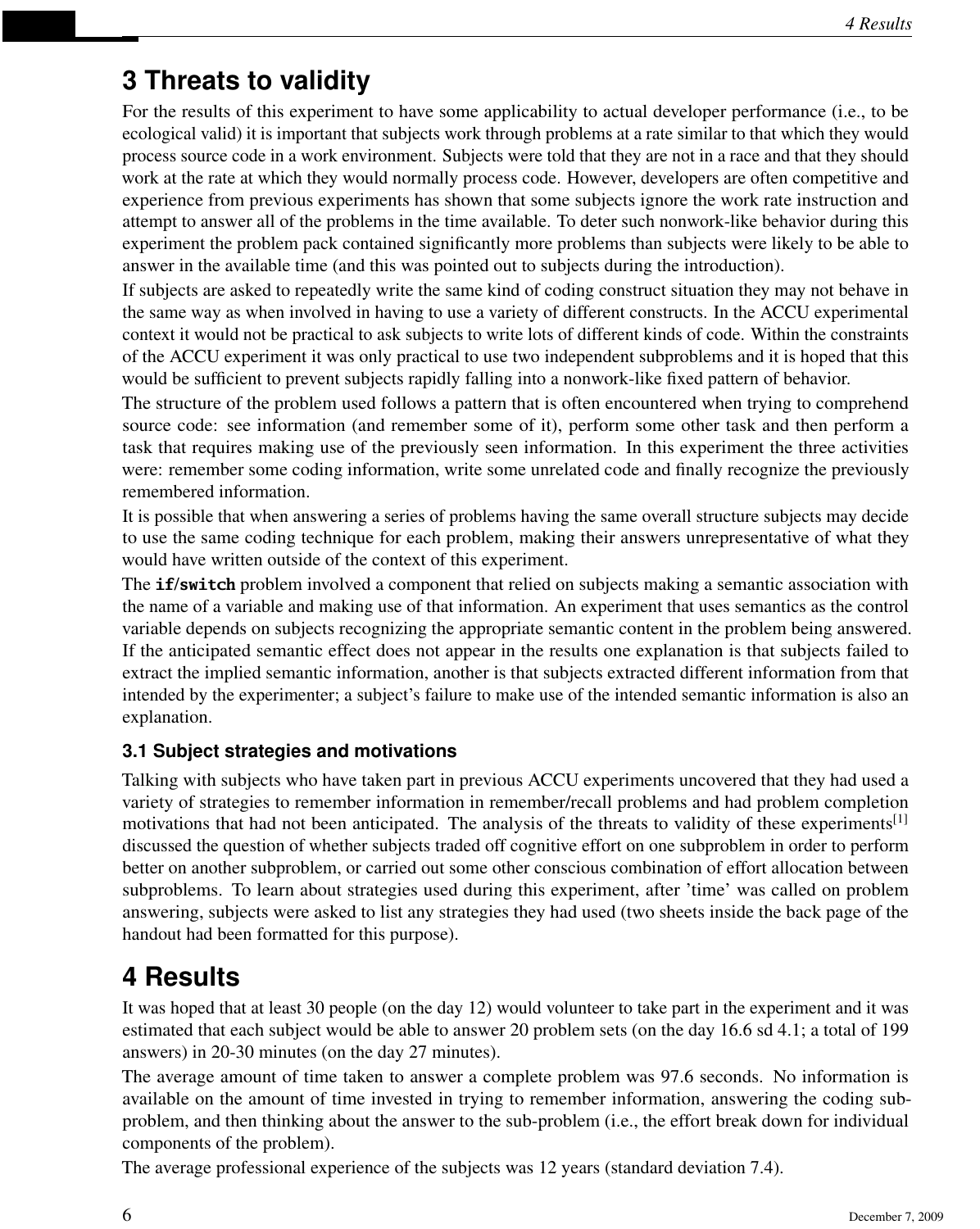### **4.1 if/switch choice**

All but one subject primarily always used either an if-else statement (2 subjects) or a switch-statement (9 subjects; a few subjects answered one question using an if-statement). One subject used an if-else statement when the specification contained three conditions and a switch-statement when the specification contained more than three conditions.

Based on the measurements used to plot Figure [.1,](#page-2-0) with three conditional arms the probability of a switchstatement being used is 73% (the value with four conditional arms is 89%). The likelihood that 11 out of 12 subjects will primarily always use a switch-statement is very low.

The pattern of usage seen in the experiment answers would not generate the relative frequency of occurrences seen in the source code measurements. Possible reasons for this experimental behavior include:

- The relative frequencies seen in Figure [.1](#page-2-0) are caused by something other than developers basing their choice of **if**/**switch** statement usage on the number of conditional arms.
- In an attempt to improve their performance in the remember/recognise subproblem subjects decided to always give either an if-statement or a switch-statement answer (i.e., they assumed that by not making a separate choice for each answer they were more likely to correctly answer the function sequence subproblem).

After time was called on answering problems subjects were asked to: "Please list any strategies you used when writing the code"

Strategies listed included: 'Always the same', 'Dumb way, because little info (followed example)', 'do not analyse context' and 'Minimise amount of writing'. The subject who used a mixed **if**/**switch** strategy wrote: '3 items or less -> if-else chain, more items -> switch case'.

Subjects used two orders for testing the parameter against the various numeric values listed in the problem specification:

- The two subjects who primarily used if-else tested the numeric literals in the order in which they appeared in the specification. The subject who only used if-else in the three conditional arm problems sorted the numeric values and tested them in this order.
- Seven of the nine subjects who primarily used **switch** tested the numeric literals in the order in which they appeared in the specification, the other two subjects plus the subject who used an if-else in the three conditional arm problems sorted the numeric values and tested them in this order.

### **4.2 Recognition performance**

Subjects saw a sequence of three function calls and later had to either select one out of four sequences or select *refer back*. One of the four sequences was the same as that seen earlier, so there a random answer had a 25% chance of being correct.

Of the 199 problems answered by the 12 subjects 84.9% were correct, 12.6% were *refer back* and 2.5% incorrect (in all 5 incorrect cases the first function name in the answer sequence was correct).

All of the incorrect answers were given by just 25% of the subjects; this is not statistically significant because of the very small number of incorrect answers involved.

The *refer back* answer was not given by 58% of subjects, but was given quiet a few times (mean 31.5% of answers) by 33% of the subjects. There are several possible explanations for some subjects giving many *refer back* answers, including:

- Self-knowledge, or metacognition, is something that enables a person to evaluate the accuracy of the memories they have. Perhaps these subjects have poor metacognitive abilities (i.e., they underestimated the accuracy of their memories and might have been correct had they risked giving an answer),
- these subjects were very cautious, or risk averse, people,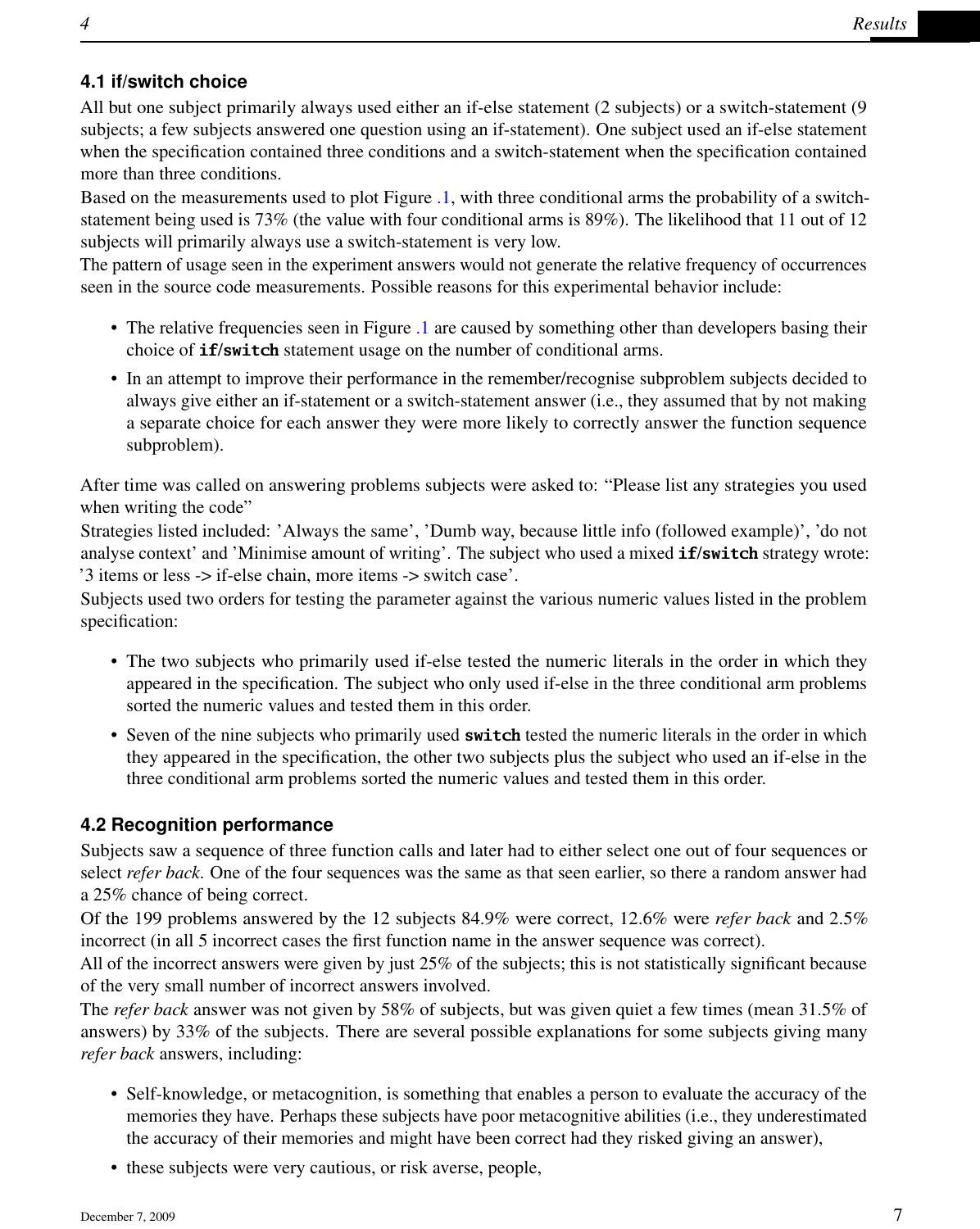• these subjects exhibited poor short term memory performance during the experiment (which may be due to being tired or having a low short term memory capacity).

After time was called on answering problems subjects were asked to: "Please list any strategies you used to remember the sequence of items"

Strategies commonly listed by subjects for remembering a sequence of function definitions included: noting if the items were in alphabetic order, reverse alphabetic order, logical order and noticing when the initials formed an acronym they knew. These strategies implied that subjects were not remembering the names of the functions but some pattern that could be used to later recognise which sequence to circle (for their answer). This method of operation works because subjects were only asked to remember one sequence at a time, something that is not that common in a software development environment.

# **5 Conclusion**

The results did not produce any evidence that significantly supported the hypothesis concerning developer choice of **if**/**switch** statements or that a known ordering relation between a sequence of functions names aided later recognition of that sequence.

Subject made so few mistakes in the function sequence recognition problem that it is not possible to reliably detect any patterns in the mistakes made. It is difficult to know how to structure a recognition problem that would generate a sufficient number of subject mistakes while maintaining a reasonable degree of ecological validity.

The memory problem could have been structured as a recall problem (i.e., ask subjects to write down the sequence of names without being given any external clues; when writing software developers have to recall the appropriate sequence to call functions and when reading existing source spot when a sequence of calls is incorrect). This experiment was not based on recall because it was thought, prior to the experiment, that this would require too much cognitive effort from subjects who might then give many *refer back* answers.

All but one subject used the same coding construct for all **if**/**switch** problem answers. This behavior may have been an artifact of the experimental situation. Future experiments investigating **if**/**switch** decision making might like to include problems containing two conditional arms. When describing the problem to subjects and telling them what they are being asked to do it might be worthwhile stressing that they should give the **if**/**switch** part of the experiment equal weighting and not use a coding strategy aimed at improving their performance on other parts of the problem.

# **6 Further reading**

For a readable introduction to human memory see "Essentials of Human Memory" by Alan D. Baddeley; a more advanced introduction is given in "Learning and Memory" by John R. Anderson. An undergraduate level discussion of some of the techniques people use to solve everyday problems is provided by "Simple Heuristics That Make Us Smart" by Gerd Gigerenzer and Peter M. Todd. An excellent introduction to many of the cognitive issues that software developers encounter is given in "Thinking, Problem Solving, Cognition" by Richard E. Mayer.

### **6.1 Acknowledgements**

The authors wishes to thank everybody who volunteered their time to take part in the experiments and ACCU for making a slot available, in which to run the experiment, at the 2009 conference.